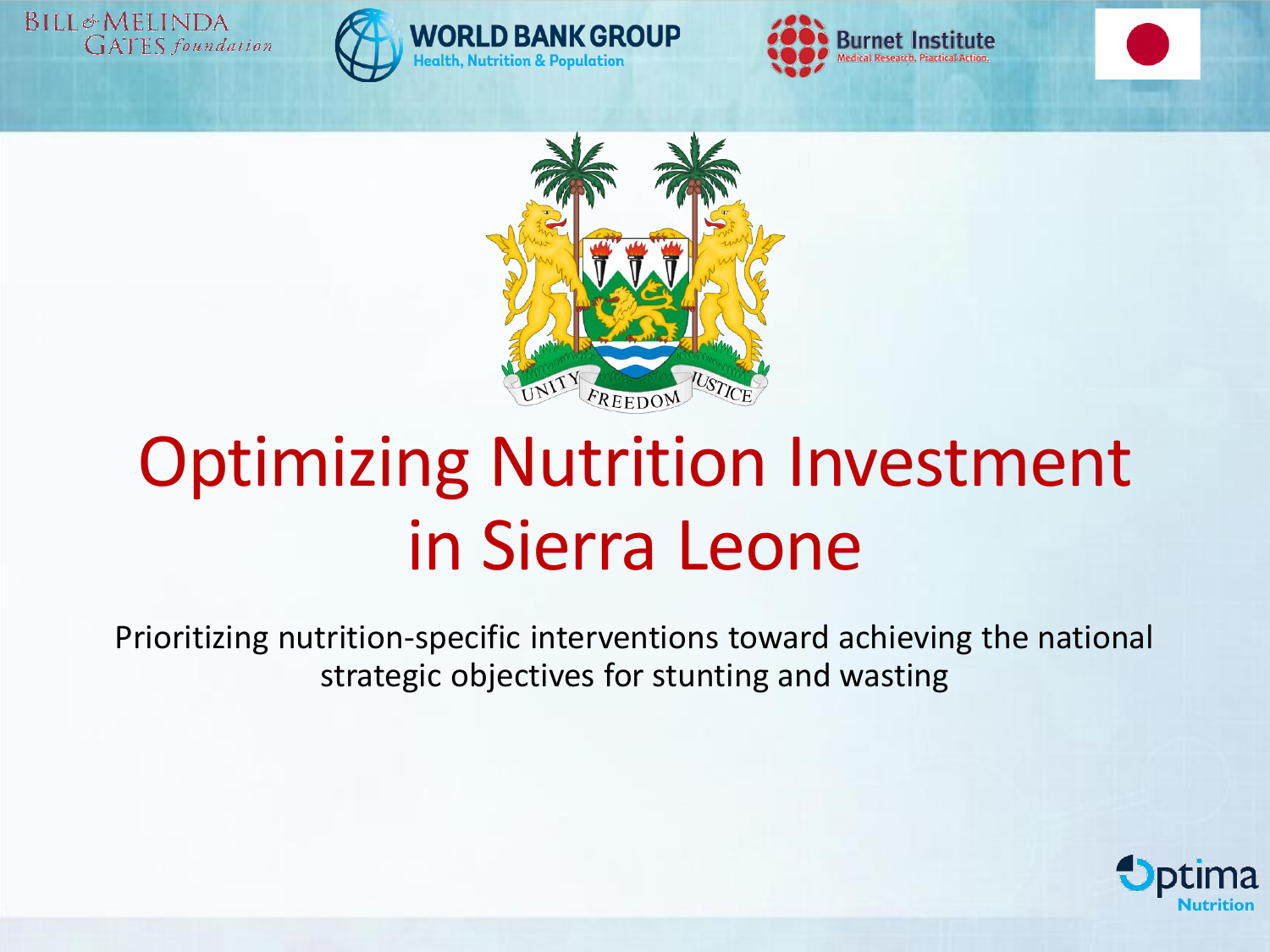## **Overview of Optima Nutrition Model**

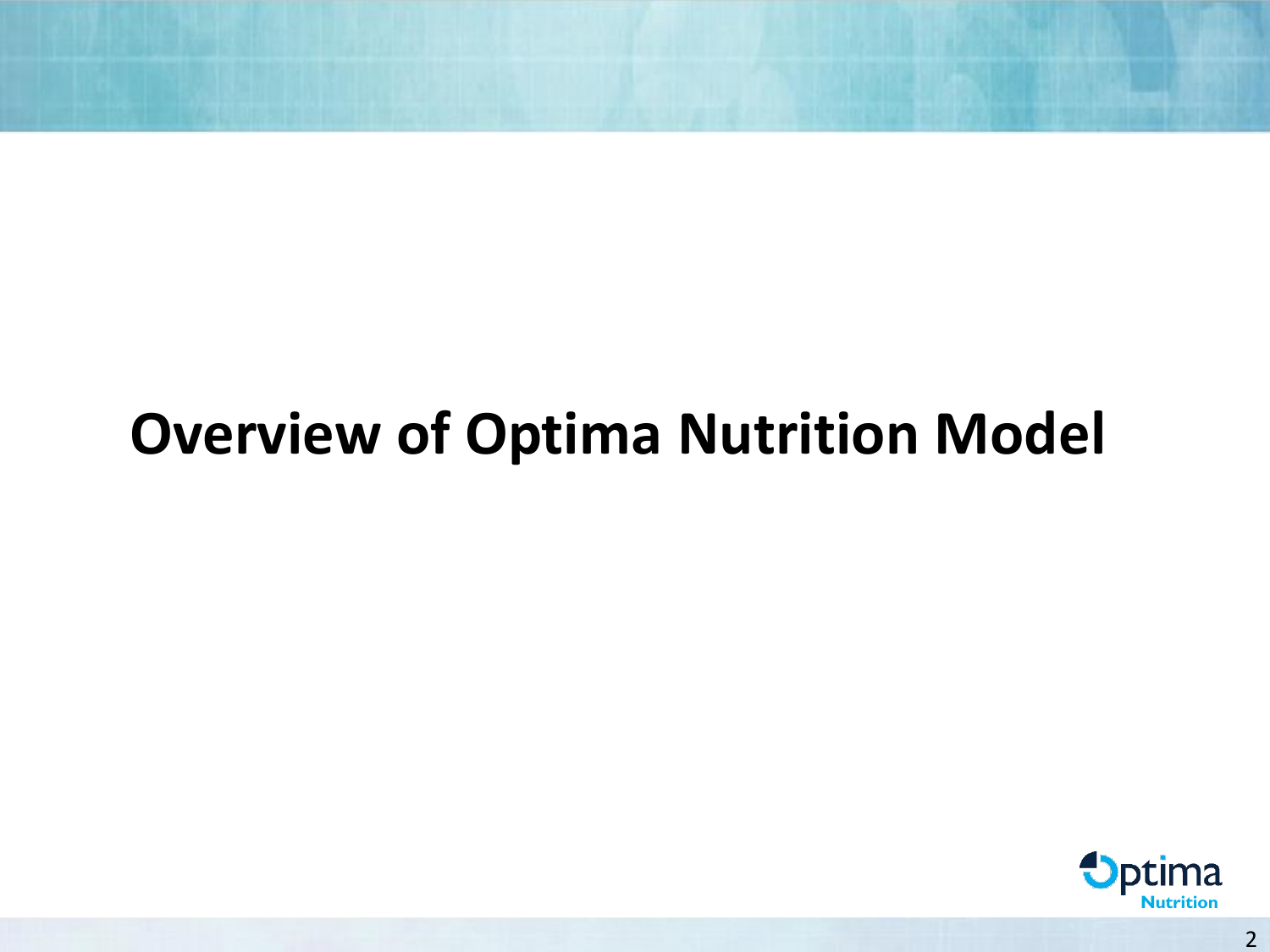What is the purpose of Optima Nutrition?

### **Which investment combination in nutrition programs leads to optimal outcomes?**



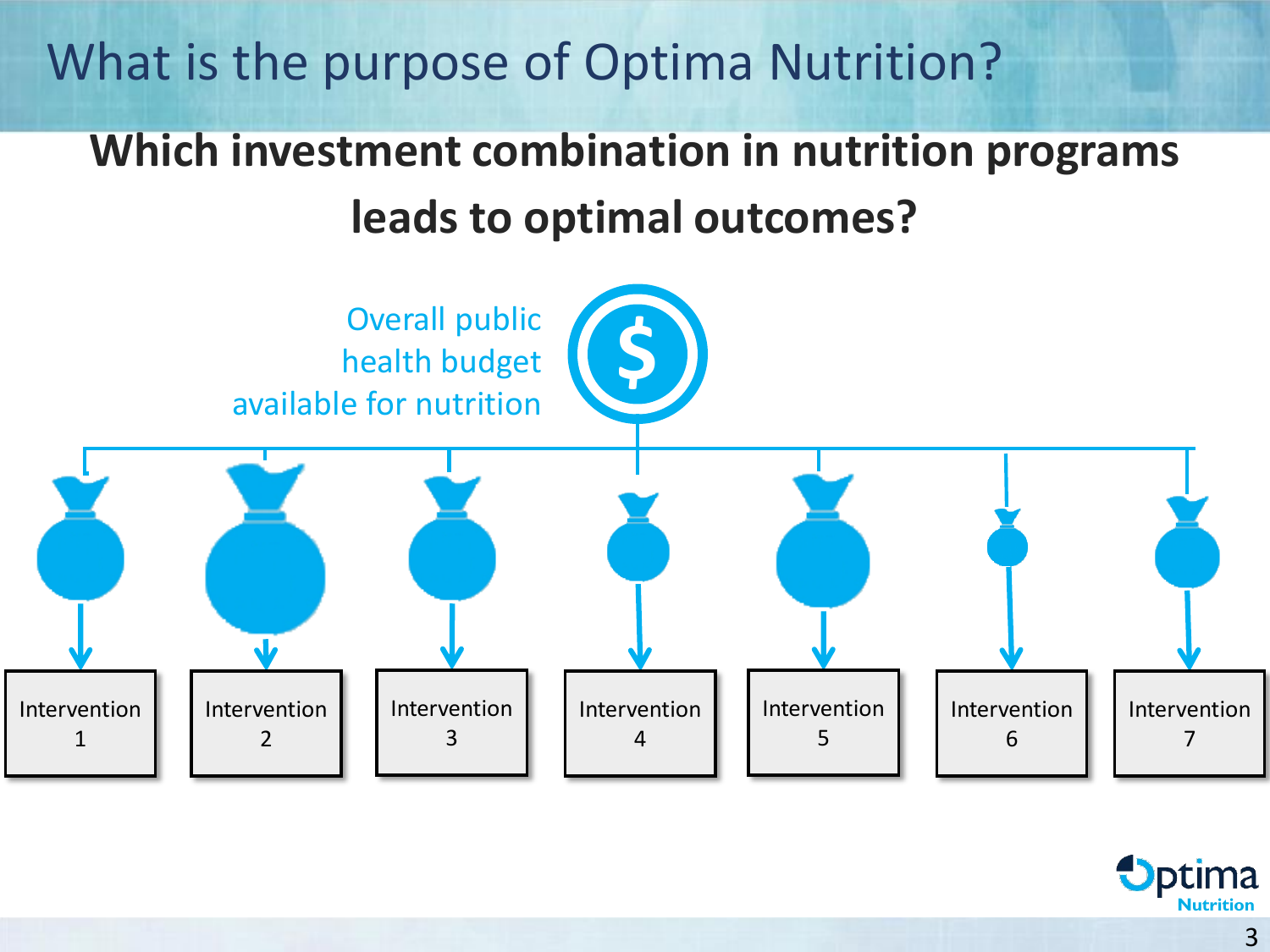#### How Optima Nutrition Works:

- Underlying model is a *reproduction of the LiST* framework
	- Tracks under-5 population over a time period (e.g. 2016-2030)
	- **E** Tracks risk factors that contribute to malnutrition and mortality
	- Key malnutrition outcomes include: stunting, wasting, anemia, breastfeeding
- Estimates the impact under a given (e.g. status quo) allocation.
- Estimates the impact under the optimal allocation (one that maximizes a specific outcome or set of outcomes)



**Nutrition**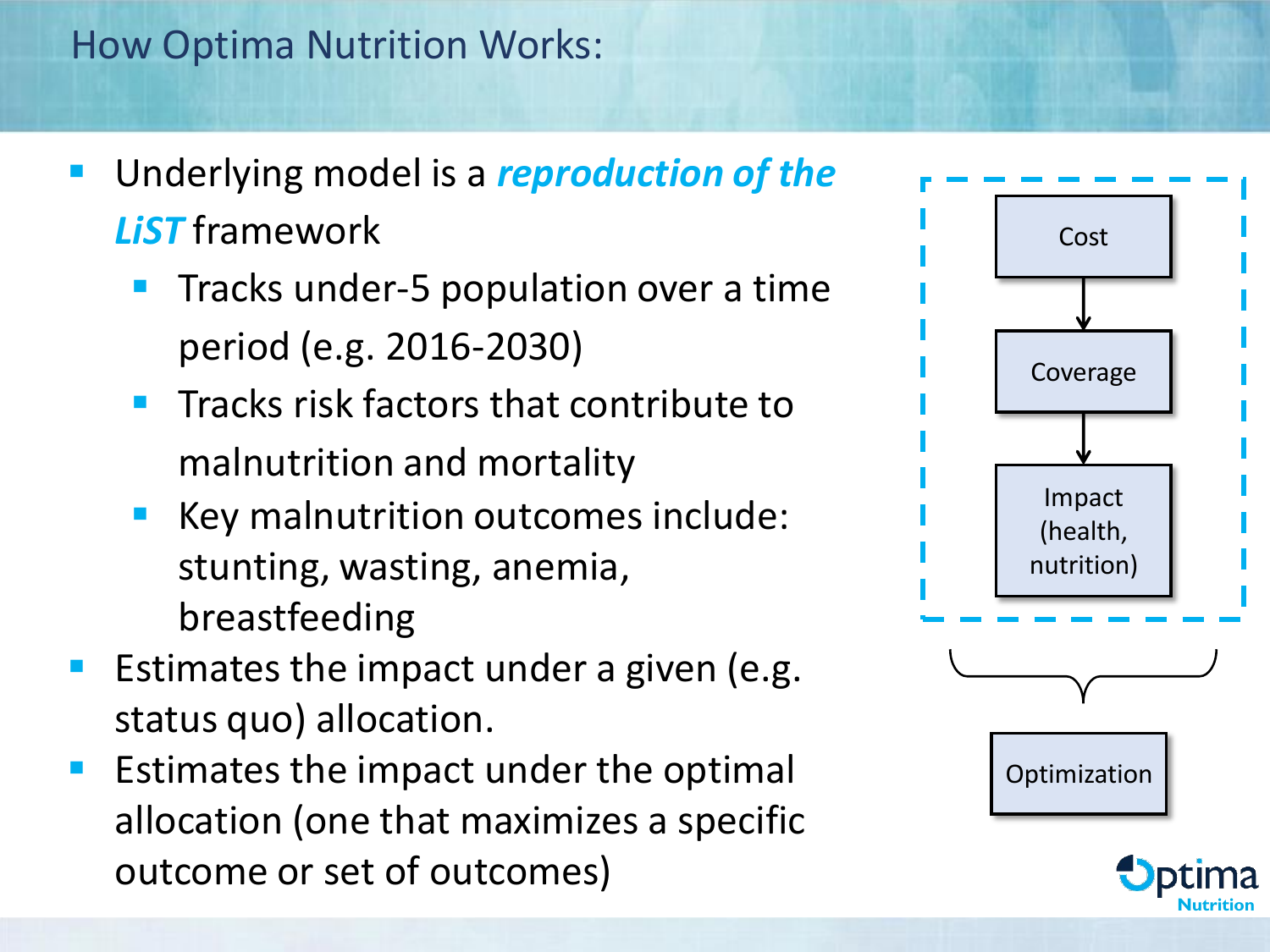#### Risk factors, outcomes and interventions



5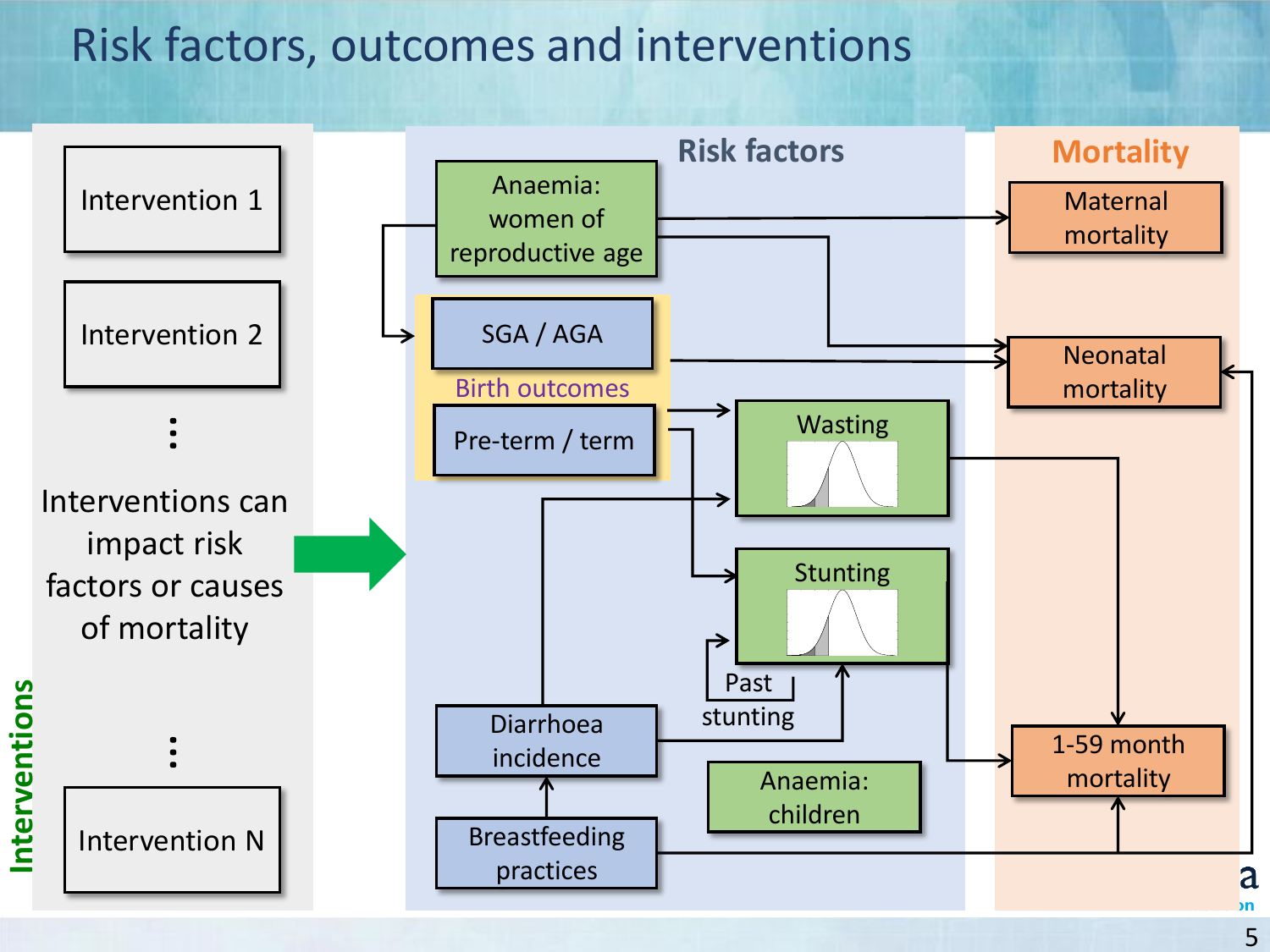#### Health outcomes addressed by Optima Nutrition

- For different funding levels, how should resources be allocated across a mix of nutrition interventions and what impact is achievable?
- Optimal outcomes can be measured as:
	- minimized stunting cases
	- minimized stunting prevalence
	- minimized wasting prevalence
	- minimized anemia prevalence
	- minimized deaths or
	- A combination of the above, e.g. maximising the number of alive non-stunted children ("alive and thrive").

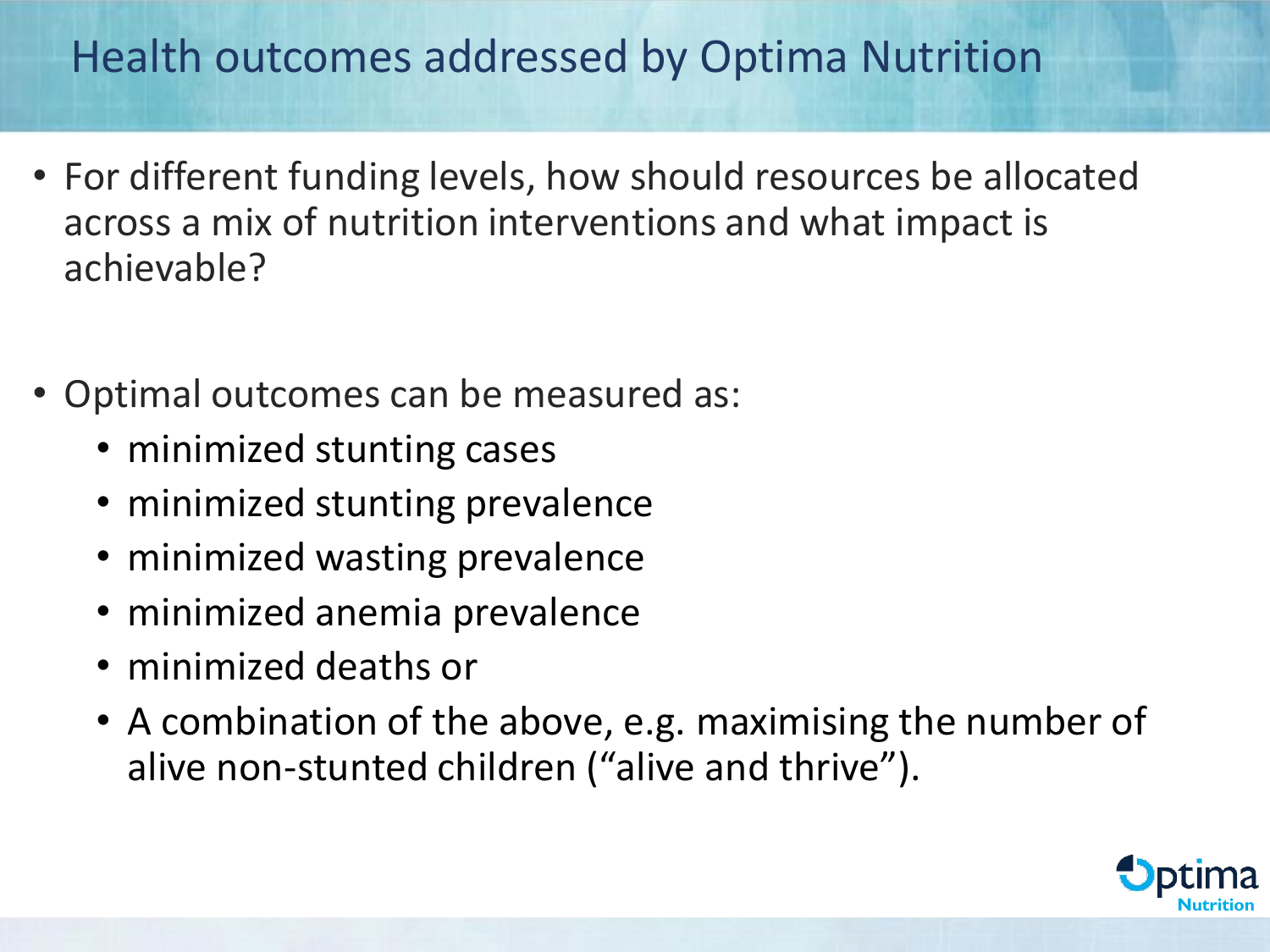## **Results from Sierra Leone Optima Nutrition analysis**

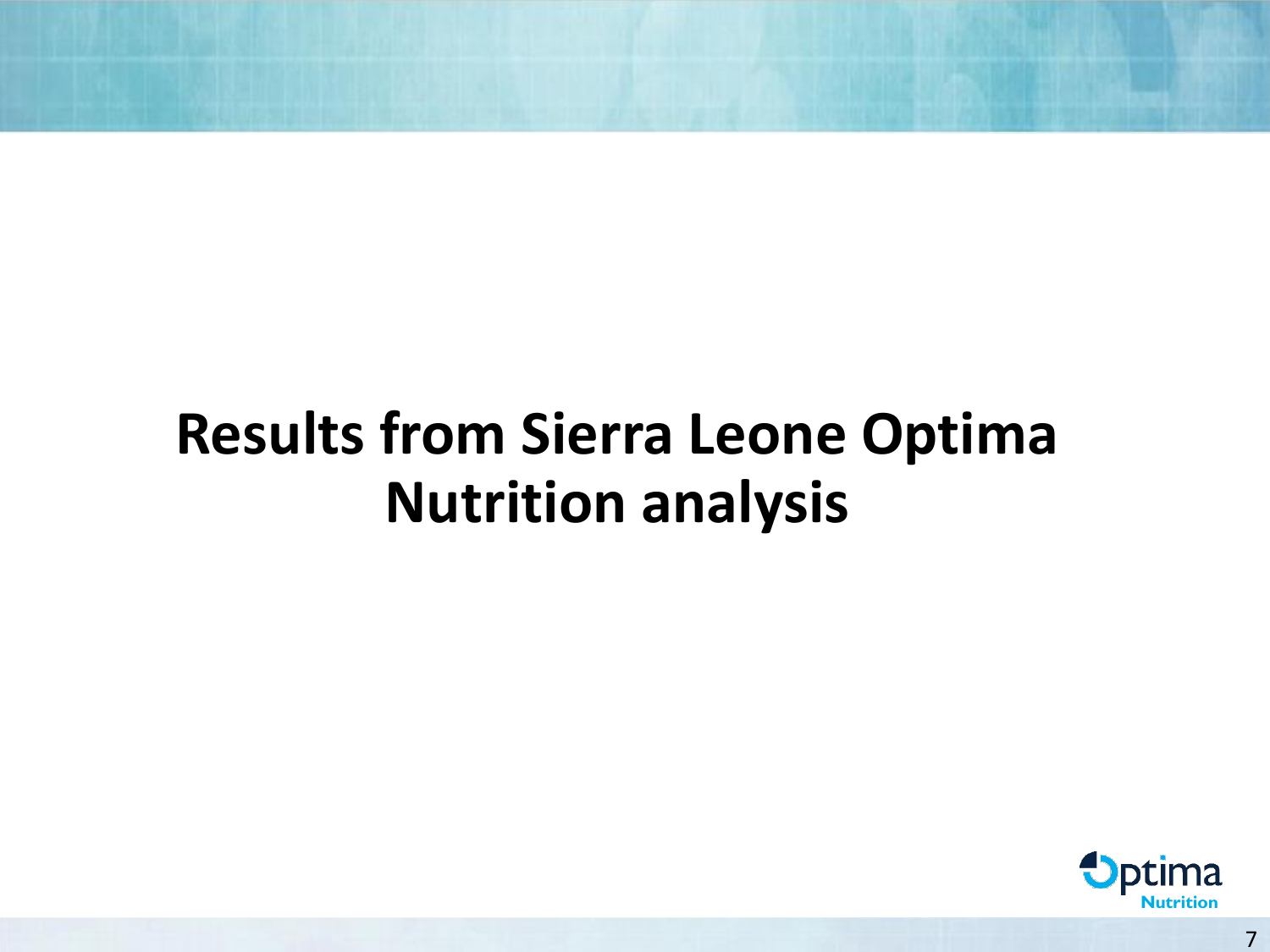## **Optima** Nutrition analysis for Sierra Leone

### **Strategic** objective**:**

- Determine the optimal allocation of resources to nutrition-specific interventions to accelerate progress toward stunting and wasting targets of the Multi-Sector Strategic Plan to Reduce Malnutrition in Sierra Leone, 2019-2025 oReduce stunting prevalence to 25%
	- oReduce wasting prevalence to less than 5%

Analytic objective:

Scenarios

- Maximize the number of alive, nonstunted children
- Minimize the number of wasted children
- Minimize the number of child deaths

1.Optimize current budget based on estimated coverage and unit cost of interventions

- 2.Optimize the total budget for nutrition-specific interventions from the costed national strategic plan
- 3.Optimize only the additional resources needed to reach the national strategic plan cost based on current budget

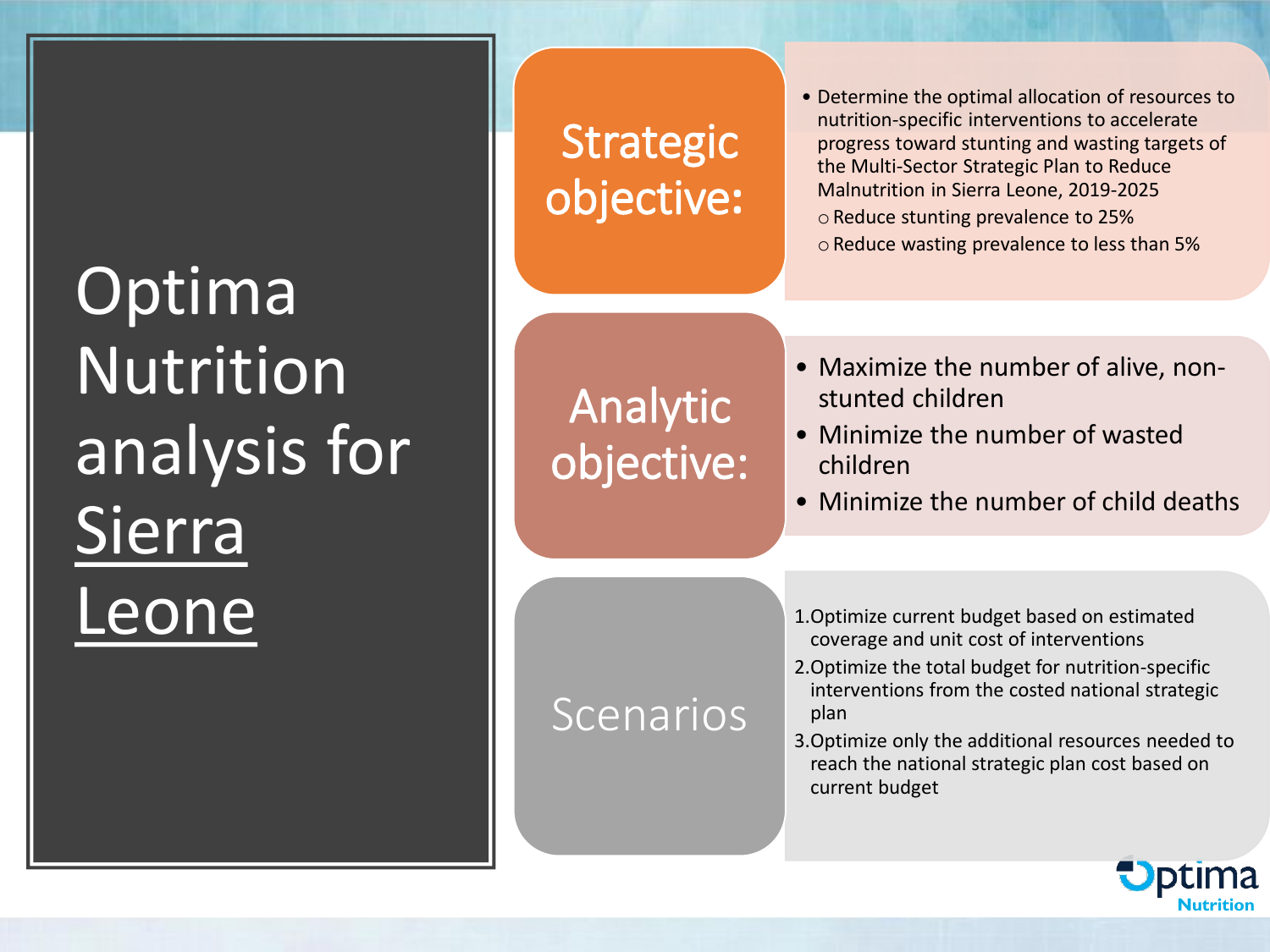#### Demographic, child health and nutrition data sources

|                                           | <b>Main data source</b>                                                                                                                             |
|-------------------------------------------|-----------------------------------------------------------------------------------------------------------------------------------------------------|
| <b>Population: total &amp; under-5</b>    | 2015 Sierra Leone Census – medium variant projections                                                                                               |
| <b>Projected births</b>                   | Estimated based on DHS 2019 ASFR and 2015 census<br>projections                                                                                     |
| <b>Pregnant women</b>                     | Calculated in Optima                                                                                                                                |
| <b>Mortality rates</b>                    | <b>DHS 2019</b>                                                                                                                                     |
| <b>Causes of death</b>                    | Children - IHME Global Burden of Disease 2017<br>estimates<br>Pregnant women - Sierra Leone Maternal Death<br>Surveillance and Response (MDSR) 2016 |
| <b>Poverty</b>                            | <b>World Bank</b>                                                                                                                                   |
| <b>Breastfeeding</b>                      | <b>DHS 2019</b>                                                                                                                                     |
| <b>Stunting</b>                           | <b>DHS 2019</b>                                                                                                                                     |
| <b>Wasting</b>                            | <b>DHS 2019</b>                                                                                                                                     |
| <b>Birth outcomes</b> (i.e. pre-term/SGA) | Default values from Lives Saved tool                                                                                                                |
| Diarrhoea incidence                       | <b>DHS 2019</b>                                                                                                                                     |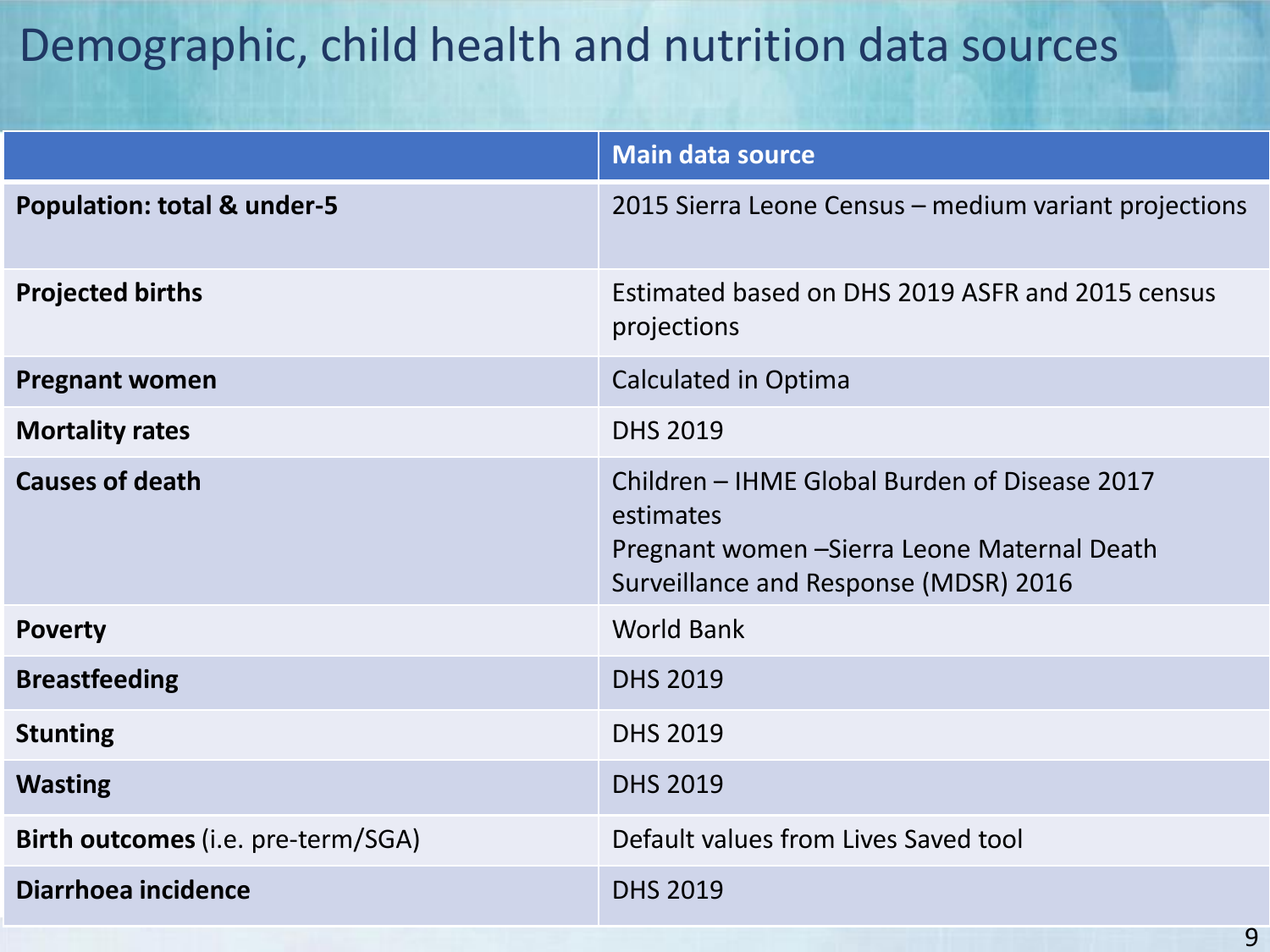#### **Unit cost and baseline coverage of modelled interventions**

|                                                           | <b>Target population</b>                                   | Unit cost (US<br>$\frac{1}{2}$ | Coverage (%)   |
|-----------------------------------------------------------|------------------------------------------------------------|--------------------------------|----------------|
| <b>Balanced energy protein supplementation</b>            | Pregnant women below the poverty line /<br>food insecure   | 131.5                          | 9              |
| Iron folic acid supplementation (IFAS) (health facility)  | Pregnant women                                             | 4.54                           | 28             |
| IYCF education and counseling (health facility)           | Caregivers of children under 2                             | 3.89                           | 78             |
| IYCF education and counseling (community + mass<br>media) | Caregivers of children under 2                             | 0.35                           | 100            |
| <b>ORS</b> for diarrhea treatment                         | Children 0-59 months                                       | $1.06^$                        | 36             |
| <b>Public provision of complementary foods</b>            | Children 6-23 months below poverty line /<br>food insecure | 145.07                         | $\overline{7}$ |
| Treatment of severe acute malnutrition (SAM) (a)          | Children 6-59 months                                       | 114.48^                        | 74             |
| <b>Vitamin A supplementation</b>                          | Children 6-59 months                                       | 0.63                           | 69             |
| Zinc + ORS for diarrhea treatment                         | Children 0-59 months                                       | $1.48^$                        | 50             |



*(a) In this analysis, treatment of SAM assumes follow-up with management of MAM*

*\* Cost per beneficiary per year ^ Cost per treatment episode*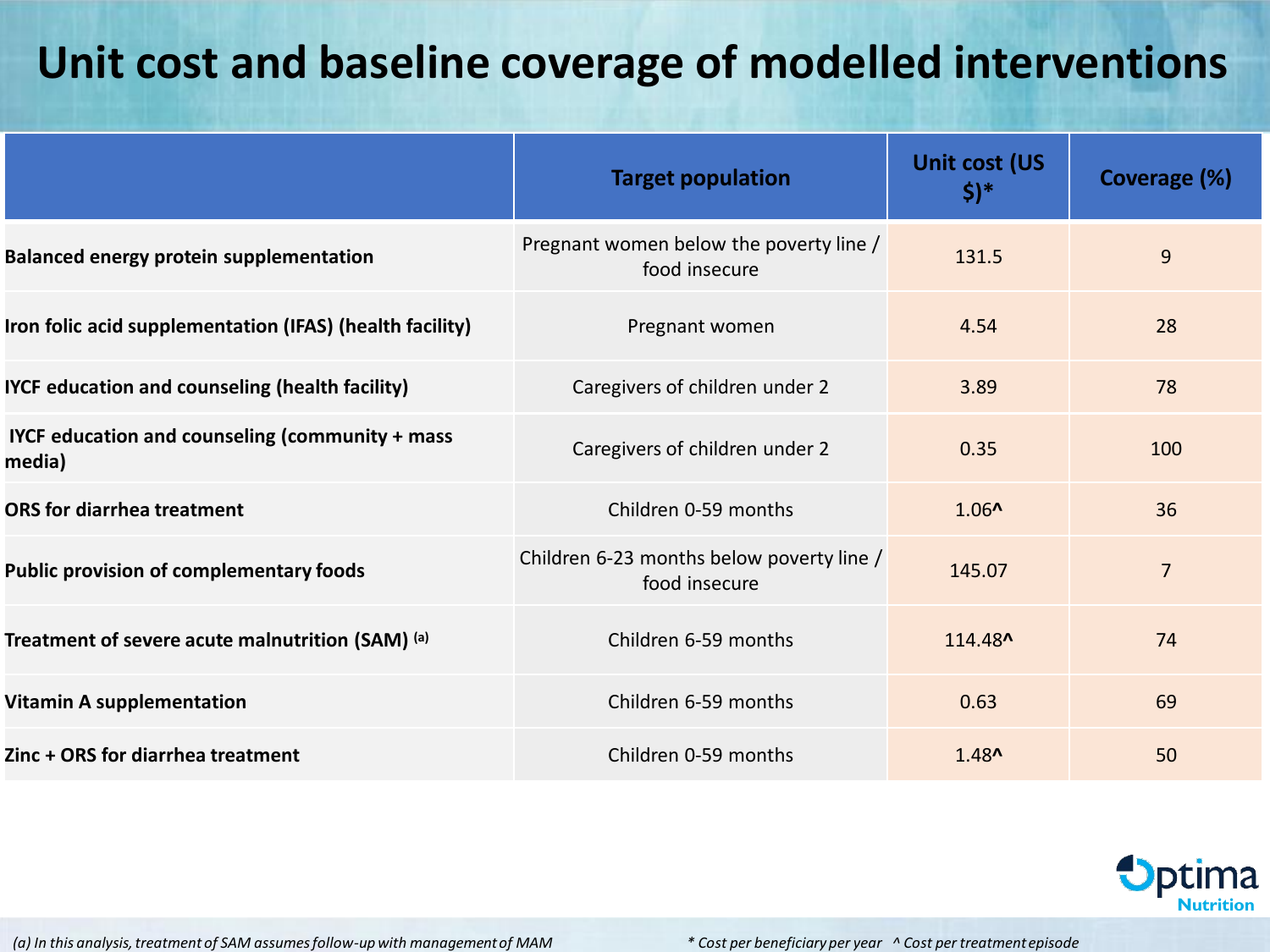### **Fixed budget programs**

While additional interventions were included in the analysis, the model was restricted from reallocating resources from these interventions. This assumes that funding for these programs are outside the nutrition budget. Coverage for these interventions cannot be decreased but can be increased by reallocating resources from other interventions.

|                                                                      | <b>Target</b>             | Unit cost (US<br>\$)* | Coverage (%) |
|----------------------------------------------------------------------|---------------------------|-----------------------|--------------|
| Delayed cord clamping                                                | Children at birth         | 0.65                  | 15           |
| <b>Family planning</b>                                               | Women of reproductive age | 34.78                 | 50           |
| Intermittent presumptive treatment of malaria<br>in pregnancy (IPTp) | Pregnant women            | 5.21                  | 73           |
| Kangaroo mother care                                                 | Newborn infants           | 0.55                  | 9            |
| Long lasting insecticide treated bednets                             | All population            | 2.32                  | 33           |
| Magnesium sulphate for eclampsia                                     | Pregnant women            | 56.49^                | 32           |
| Magnesium sulphate for pre-eclampsia                                 | Pregnant women            | 56.49^                | 32           |

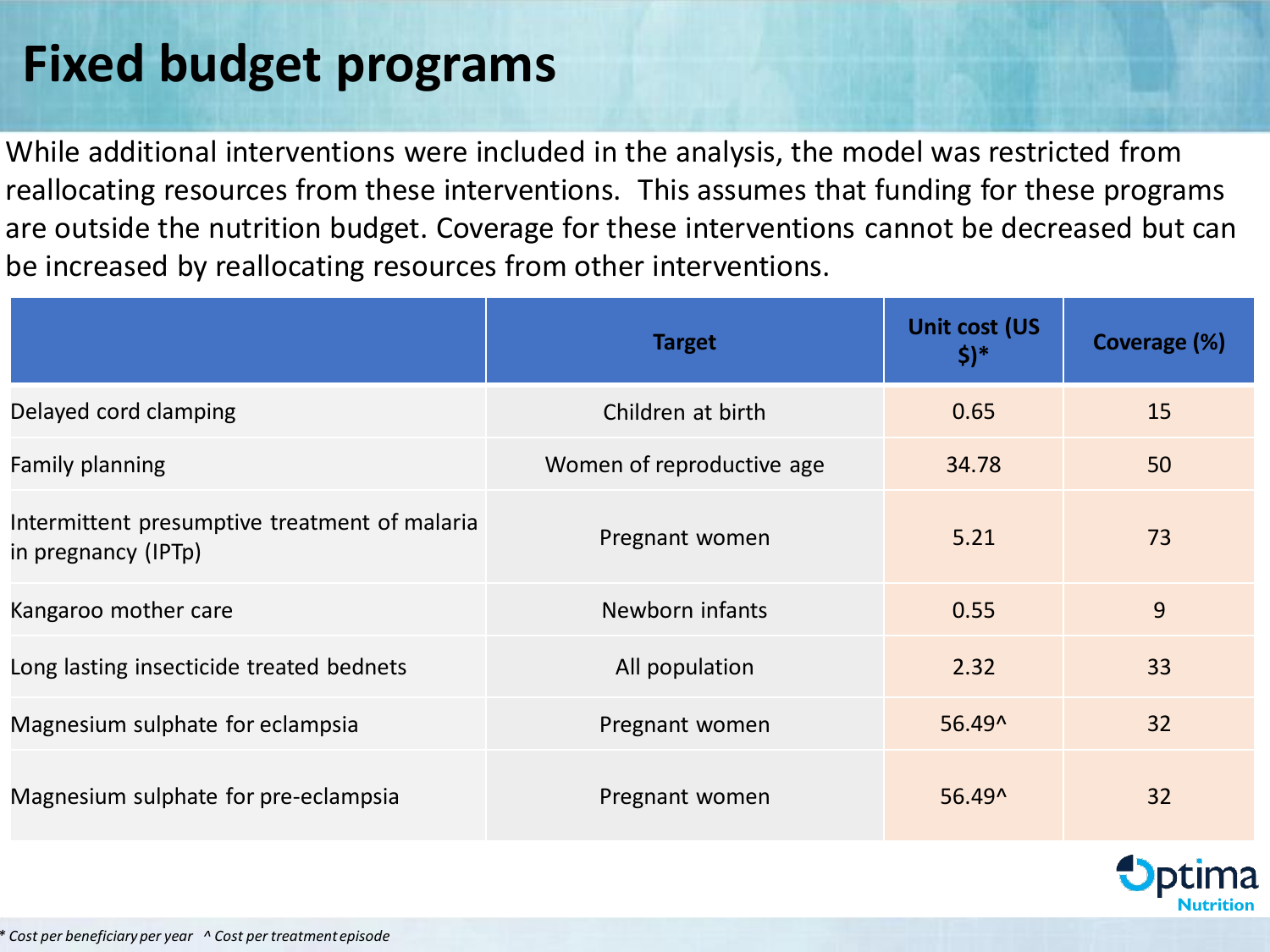#### Estimated current expenditure on nutrition interventions

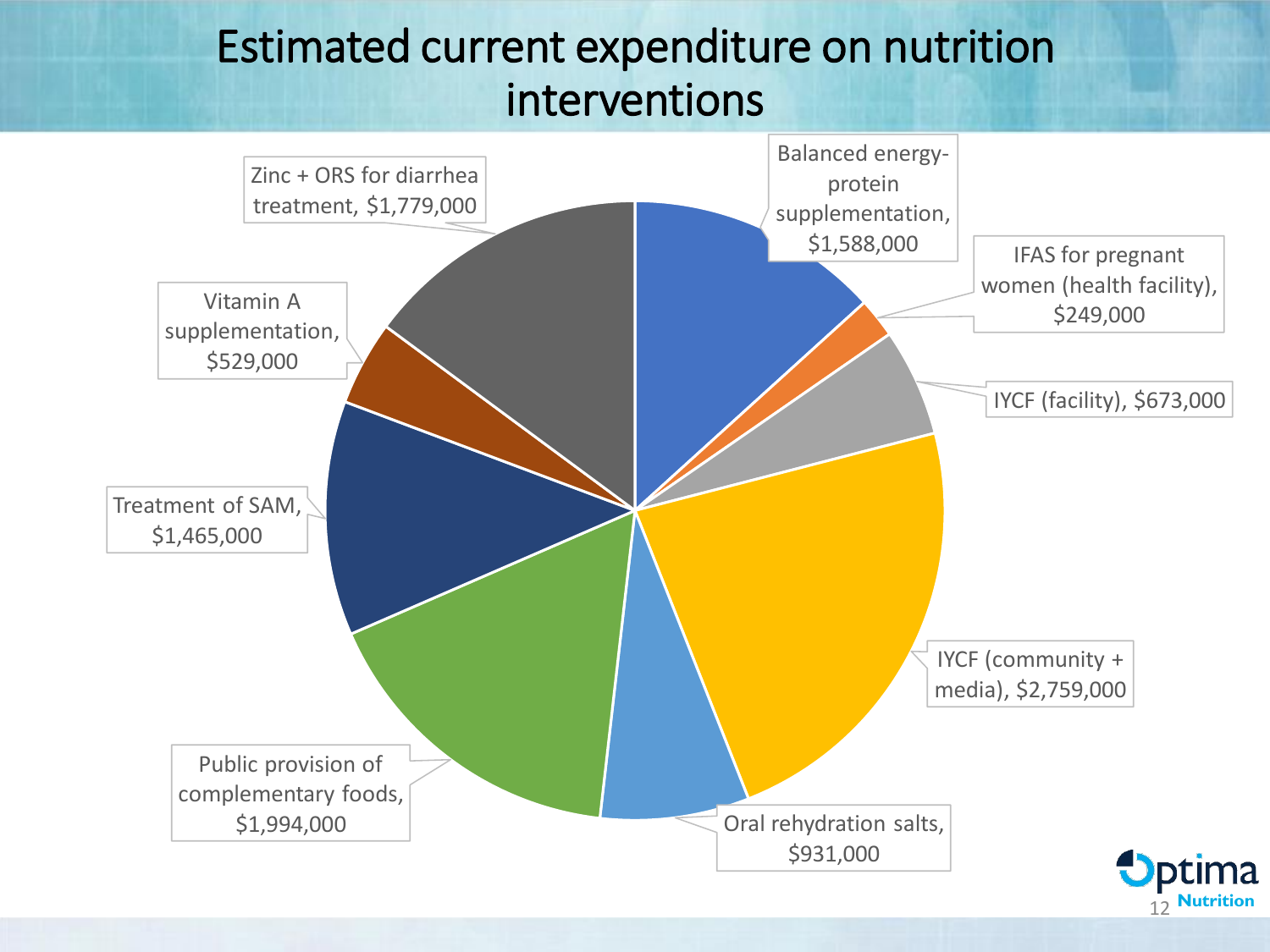## Results

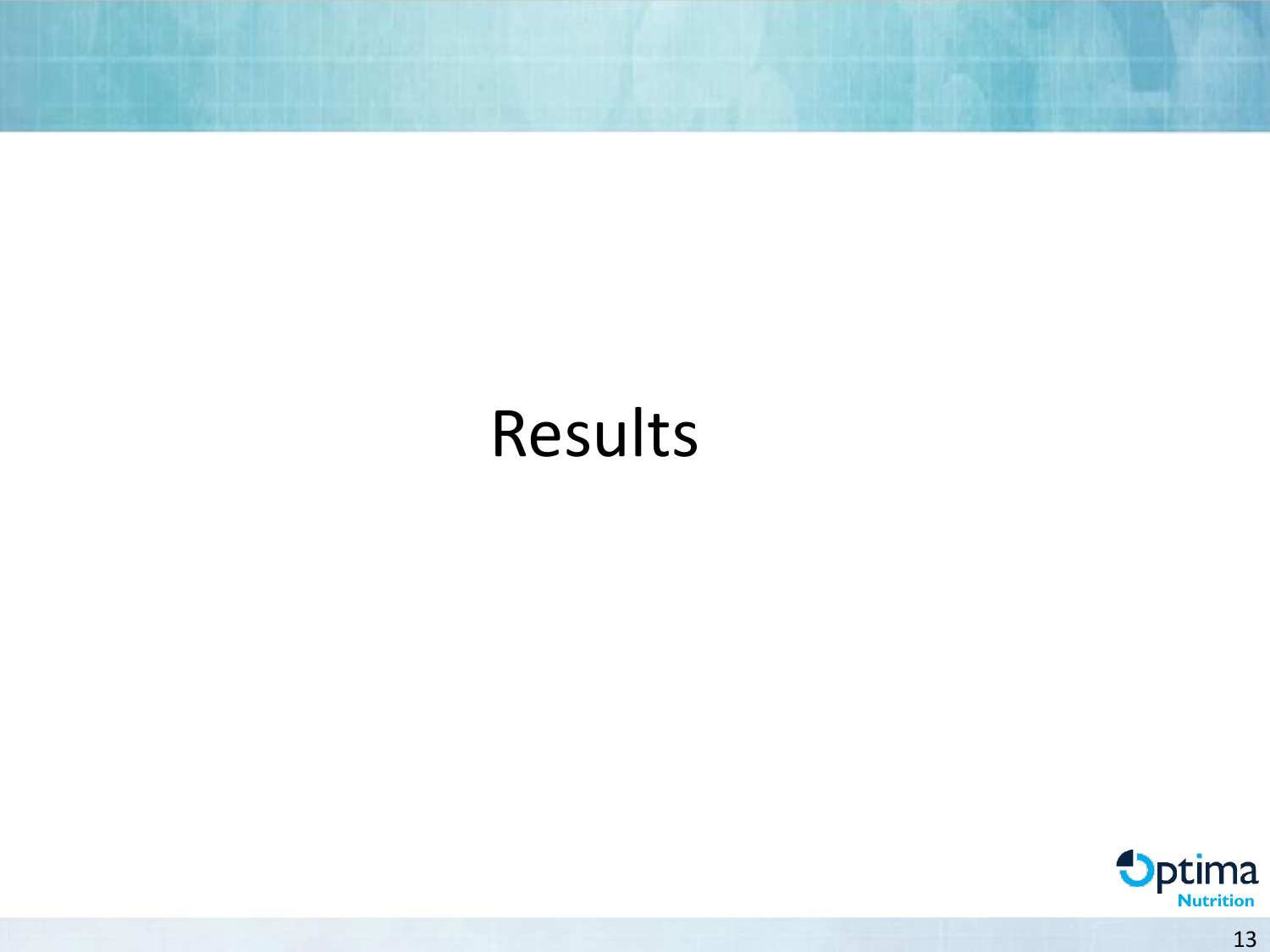#### **Optimized current budget allocations to nutritionspecific interventions**

Optimizing funding allocations would require:

- Maintaining high coverage of community IYCF
- Diverting funds from balanced energy protein supplementation (BEPS), IFAS for pregnant women, public provision of complementary foods (PPCF), and zinc + ORS for treatment of diarrhea
- Reallocating these funds to:
	- o achieve high (>90%) IYCF at facility, Vitamin A supplementation, treatment of SAM, ORS, IPTp, and kangaroo mother care
	- o expanding coverage of LLINs.

This occurs because:

- BEPS and PPCF are expensive relative to their impact
- IFAS has indirect and minimal impact on stunting
- IYCF and vitamin A supplementation are very low-cost interventions with significant impact on improving breastfeeding and reducing the risk of diarrhea
- ORS alone, while less effective than ORS+zinc, is less costly and able to achieve greater coverage at lower cost
- Treatment of SAM significantly reduce the risk of mortality
- LLINs and IPTp reduce stunting risk by protecting against preterm births and children born too small, significant early risk factors for stunting

Optimizing over 5 years could result in:

- 8,200 fewer stunted children
- 4,400 fewer wasted children
- 5,700 fewer child deaths



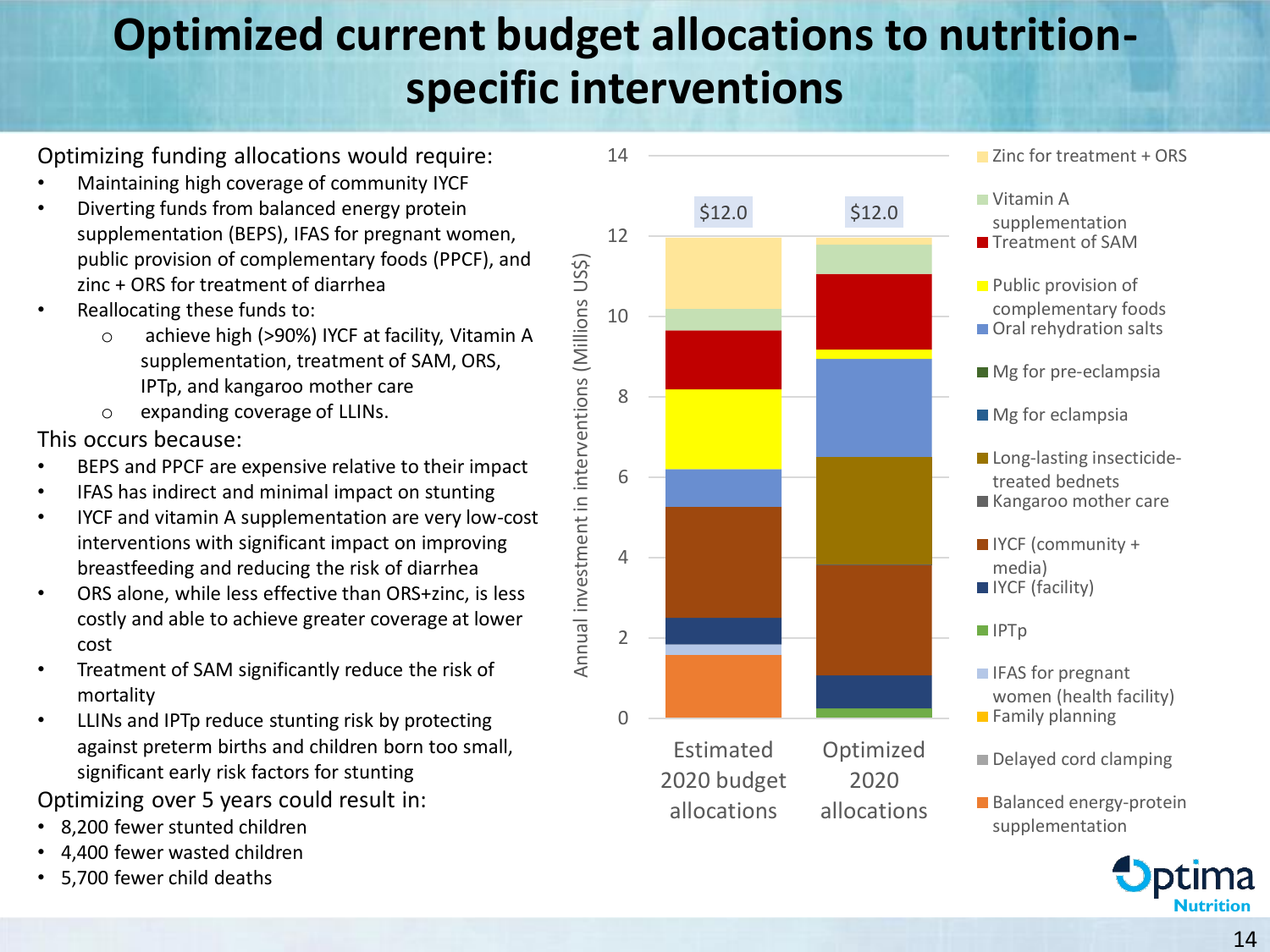#### **Optimized allocations of strategic plan budget for nutrition-specific interventions**

Optimizing funding allocations would require:

- Diverting funds from balanced energy protein supplementation (BEPS), IFAS for pregnant women, and ORS for treatment of diarrhea
- Prioritizing high coverage (>90%) of IYCF at health facility, Vitamin A supplementation, LLINs, zinc + ORS, treatment of SAM, IPTp, and KMC
- Significantly increasing coverage of public provision of complementary foods (PPCF)

This occurs because:

- IYCF reduces stunting risk through reduced diarrhea incidence due to improved feeding practices
- Increased vitamin A supplementation reduces number of children susceptible to diarrhea episodes and thus lowers stunting risk.
- LLINs and IPTp reduce stunting risk by protecting against preterm births and children born too small, a significant early risk factor for stunting, and are more cost-efficient than BEPS and IFAS in this scenario.
- Treatment of SAM and zinc + ORS significantly reduce the risk of mortality
- While expensive, PPCF has modest impact on reducing stunting and can be scaled up with this expanded budget.

Optimizing over 5 years could result in:

- 11,700 fewer stunted children
- 4,400 fewer wasted children
- 6,400 fewer child deaths



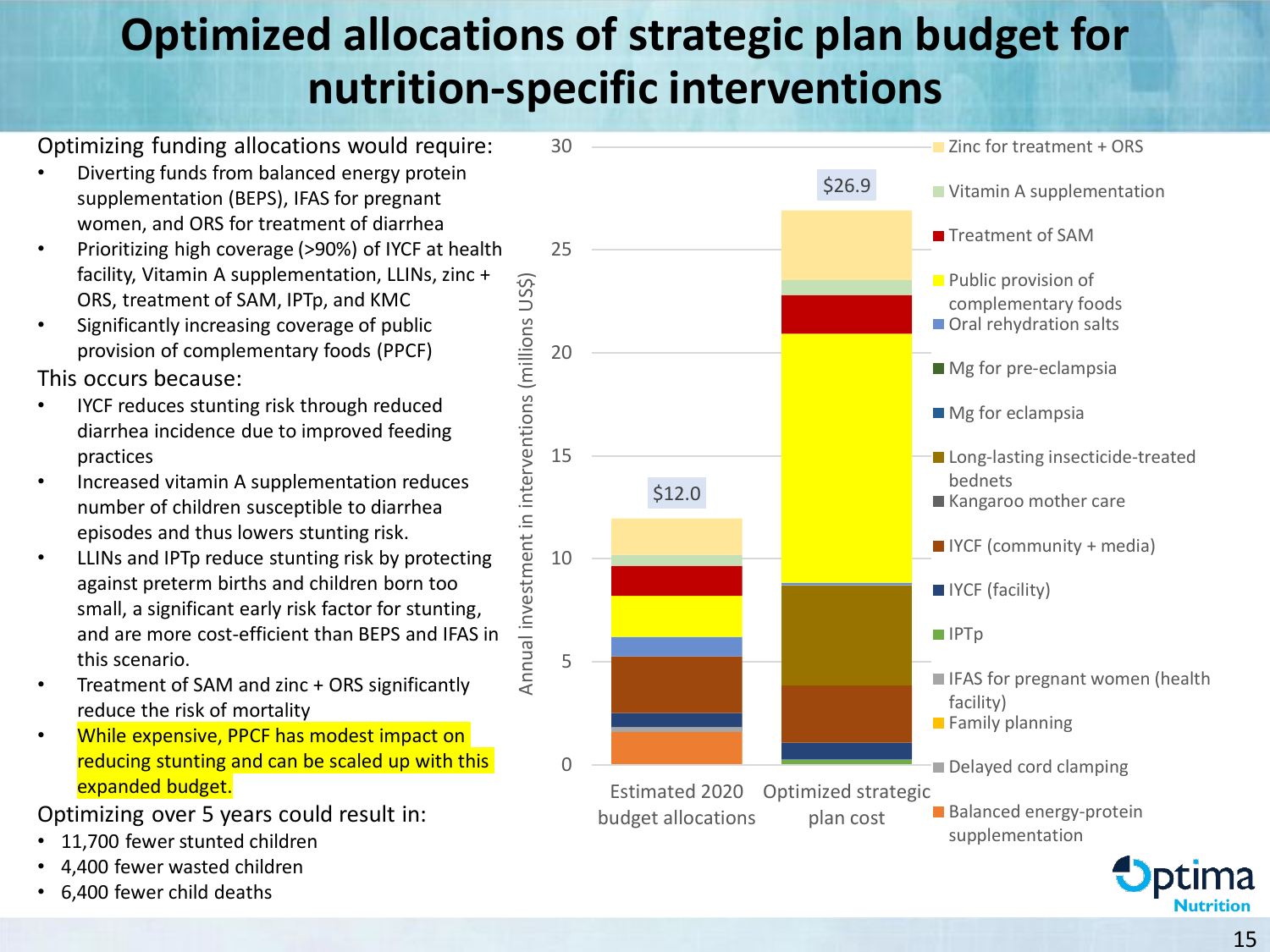### **Optimized allocations of additional \$14.9m/year for nutrition-specific interventions**

#### Optimizing funding allocations would require:

- Maintaining current funding for all interventions
- With the additional \$14.9m/year, prioritizing high coverage (>90%) of IYCF at facility, vitamin A supplementation, LLINs, treatment of SAM, zinc + ORS, IFAS for pregnant women, IPTp, and kangaroo mother care.
- Significantly increasing coverage of public provision of complementary foods

#### This occurs because:

- IYCF and vitamin A supplementation are very low-cost interventions with significant impact on improving breastfeeding and reducing the risk of diarrhea
- Treatment of SAM and zinc + ORS significantly reduce the risk of mortality
- LLINs and IPTp reduce stunting risk by protecting against preterm births and children born too small, significant early risk factors for stunting

#### Optimizing over 5 years could result in:

- 11,000 fewer stunted children
- 4,400 fewer wasted children
- 7,300 fewer child deaths



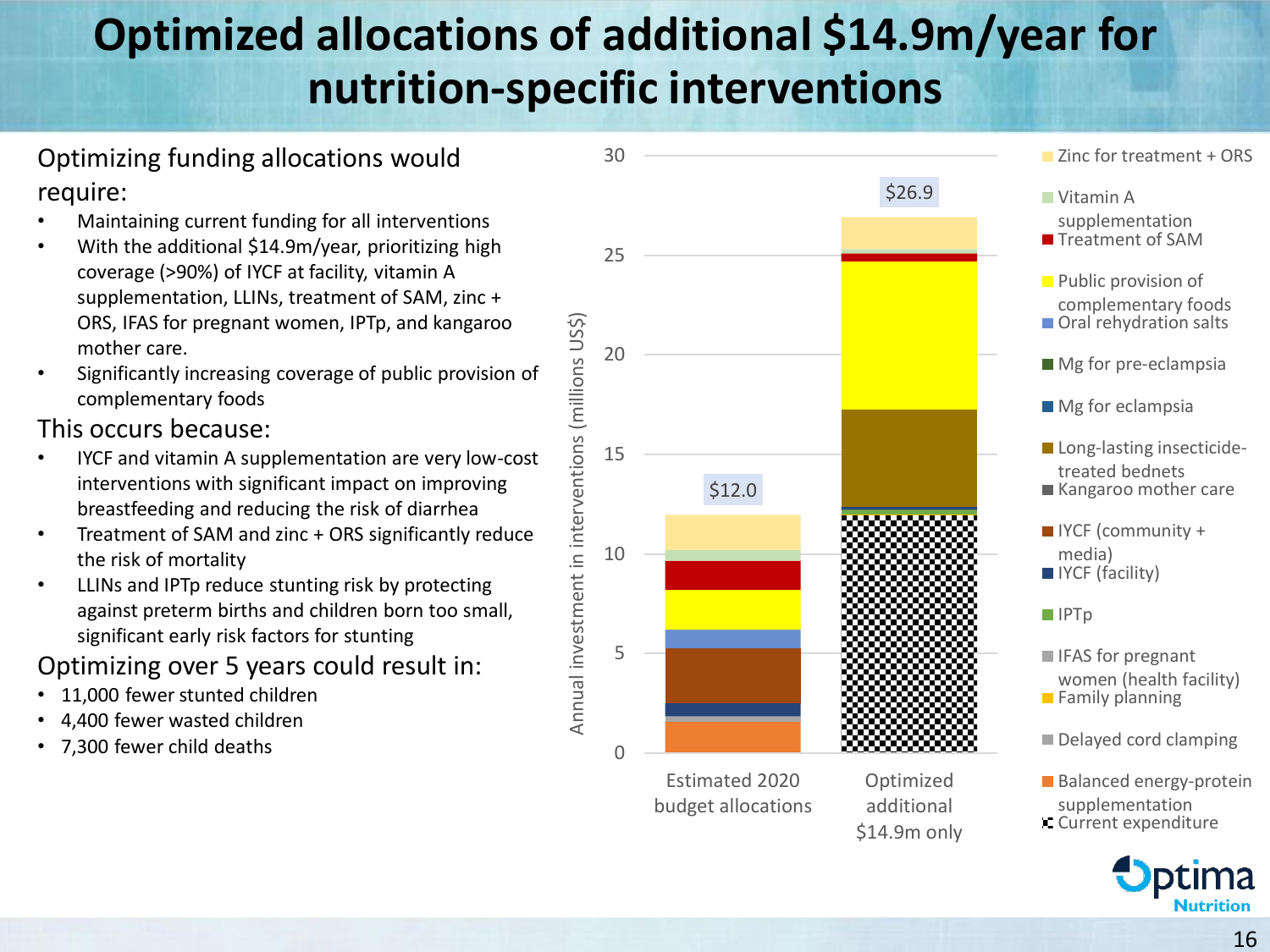#### **Expected trends in stunting prevalence**



- ➢ Largest incremental change in stunting prevalence occurs with reallocation of the estimated current budget
- $\triangleright$  Increasing the budget to the level proposed in the new multisectoral plan will result in further declines in stunting

**1a**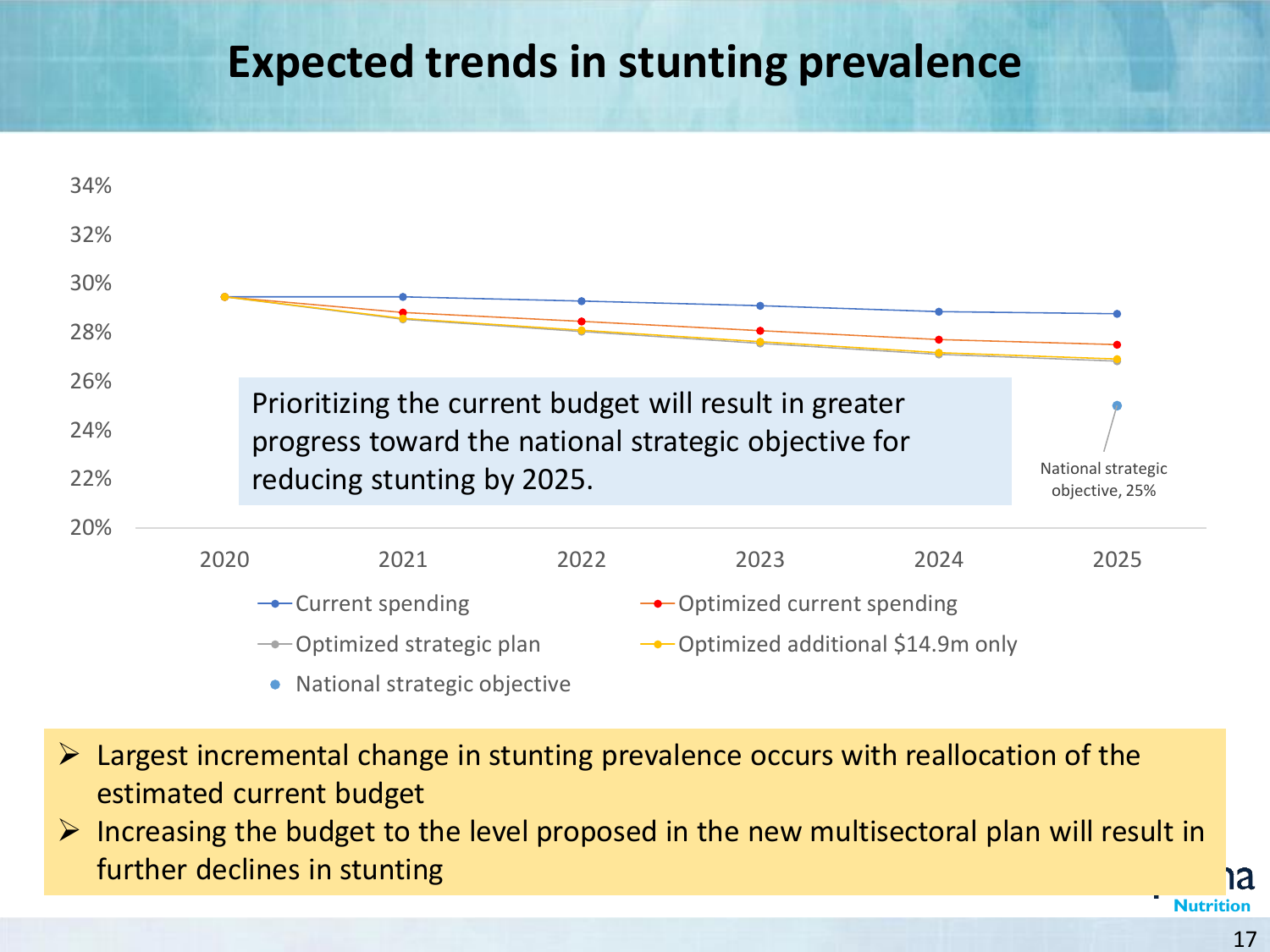#### **Expected trends in wasting prevalence**



 $\triangleright$  Largest incremental change in wasting prevalence occurs with reallocation of the estimated current budget

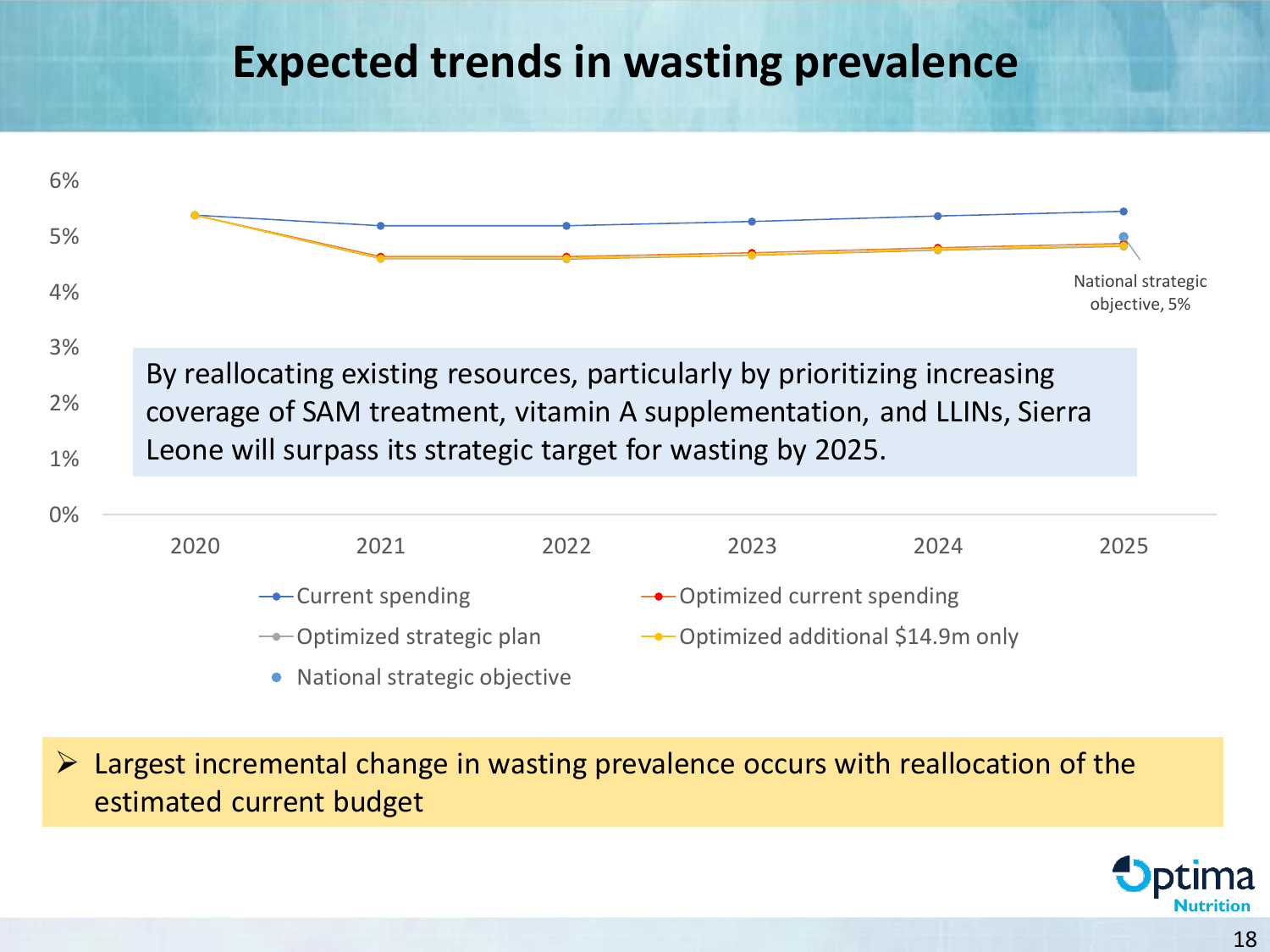#### **Additional Optimizations: inclusion of MMS**



*Note: In the model, coverage for delayed cord clamping, family planning, IPTP, kangaroo mother care, LLIN, magnesium sulphate for eclampsia/pre-eclampsia were fixed and could not be scaled down. Hence, their budgets were not included in the total budget available for reallocation. Amounts in the optimized scenario for these interventions represent additional amounts reallocated from other interventions.*

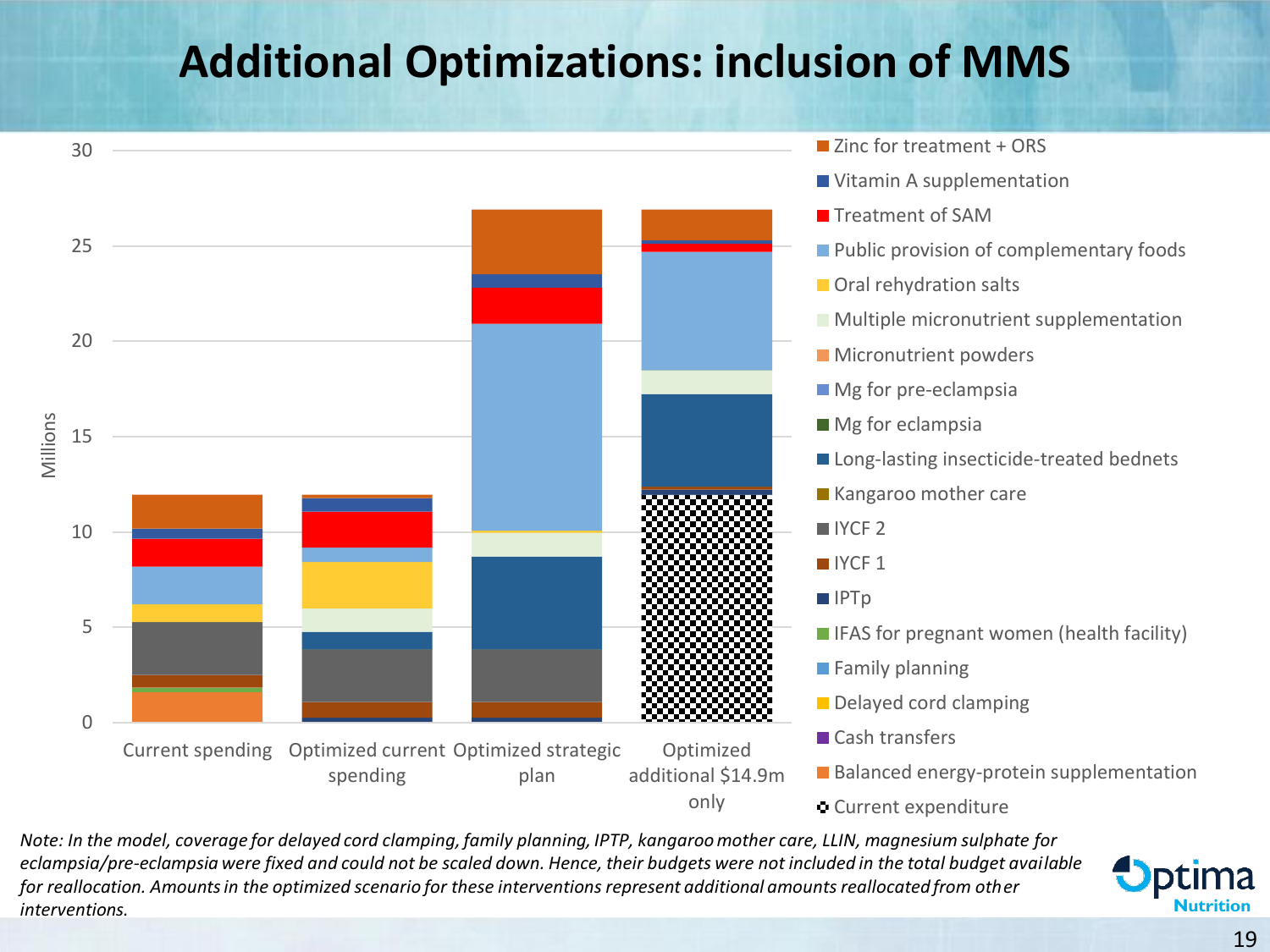#### Key messages

➢**Optimizing existing funding will result in the largest incremental improvement in stunting and wasting outcomes and progress toward achieving the national strategic objectives.**

- Stunting prevalence could be reduced to 28.3%. While implementing these interventions alone may not result in reaching the national target, this would improve on current budget allocations.
- Wasting prevalence will be reduced to 4.7%, surpassing the national strategic target
- ➢ **Increasing resources to reach the costed plan for nutrition-specific interventions in the national strategic plan will result in additional gains in stunting and wasting reduction**

#### ➢ **Additional interventions may result in further gains in improved nutritional status**

- ❑ A separate set of models included nutrition-sensitive cash transfers, multiple micronutrient supplementation for pregnant women (MMS), and micronutrient powders for children (MNP)
- $\Box$  In the prioritization results, IFAS for pregnant women was replaced by MMS
	- While more expensive, MMS is more cost-efficient in preventing maternal anemia in pregnancy
	- This results in better birth outcomes and reduces maternal mortality
	- Improved birth outcomes translate into reduced stunting risk
- ❑ With just the current funding, replacement of IFAS with MMS could result in 24,600 fewer pregnant women with iron-deficiency anemia.
- $\square$  Stunting and wasting outcomes were similar to those obtained with the existing set of interventions
- ❑ *Budget allocations for this alternate set of scenarios presented in appendix.*

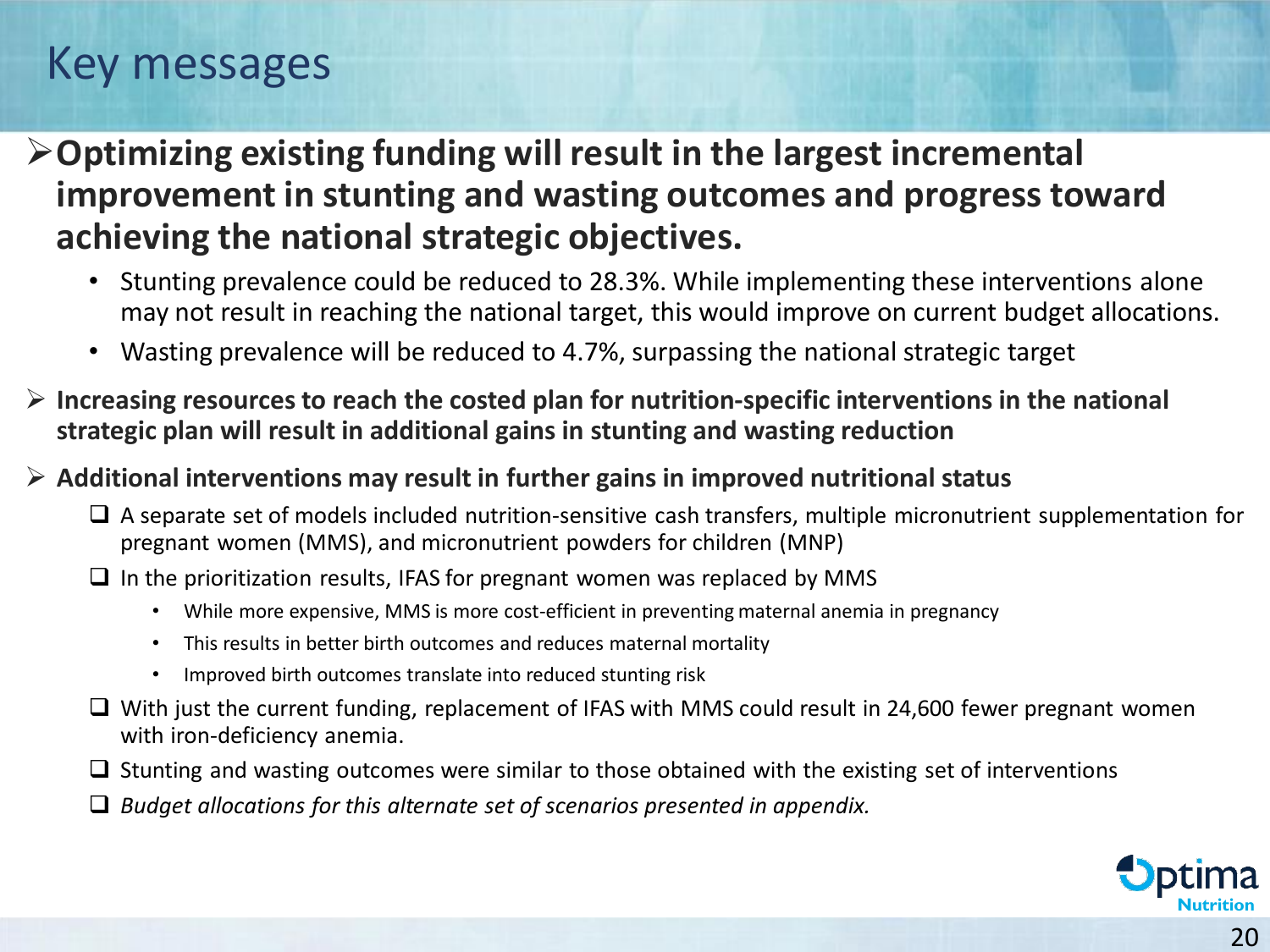#### Optima Nutrition within the multisectoral approach to nutrition

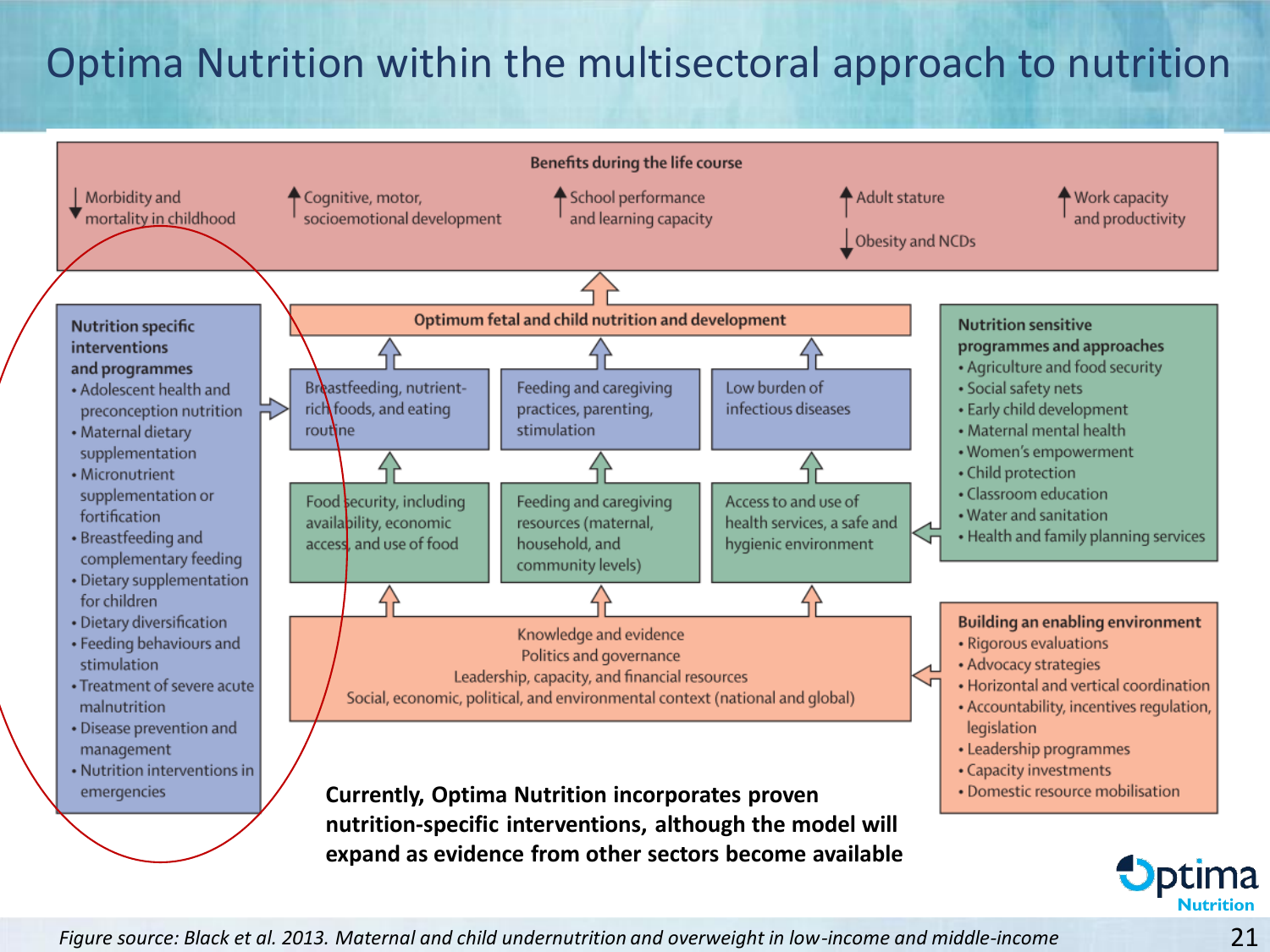#### Limitations

- **<u>EXT</u>** Intervention effect sizes come from the published literature and are largely based on the results of randomized controlled trials
	- $\triangleright$  The estimated impact is based on interventions being implemented effectively, and is assumed to be the same in Sierra Leone
- Unit costs were taken from a costing study undertaken by the DFN and a World Bank consultant
	- $\triangleright$  In reality, unit costs may vary depending on many factors such as geographic location, remoteness, service provider and facility type.
- **EXT** Available budget was calculated as the product of the unit cost and the estimated coverage, summed across all interventions in the analysis
- **Feasibility of budget reallocation** should also be considered when interpreting these results:
	- $\triangleright$  There may be ethical factors, as well as potential infrastructure, human resource or logistical barriers, to achieving the optimal budget allocations in practice.
	- $\triangleright$  However, even if the optimal allocation cannot be reached, shifts in budget allocation that increase funding for the identified priority interventions are expected to derive benefits.

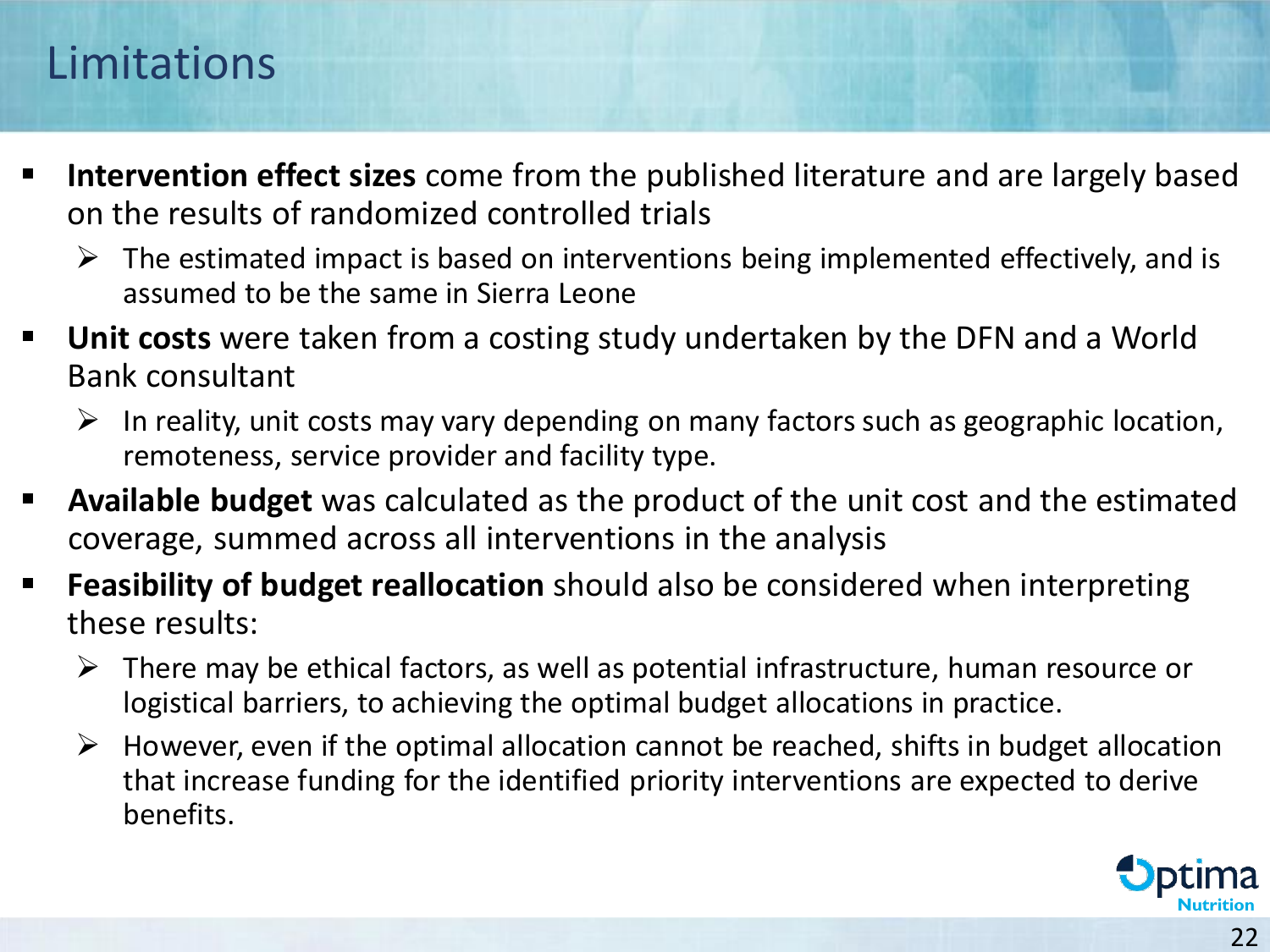# Annex

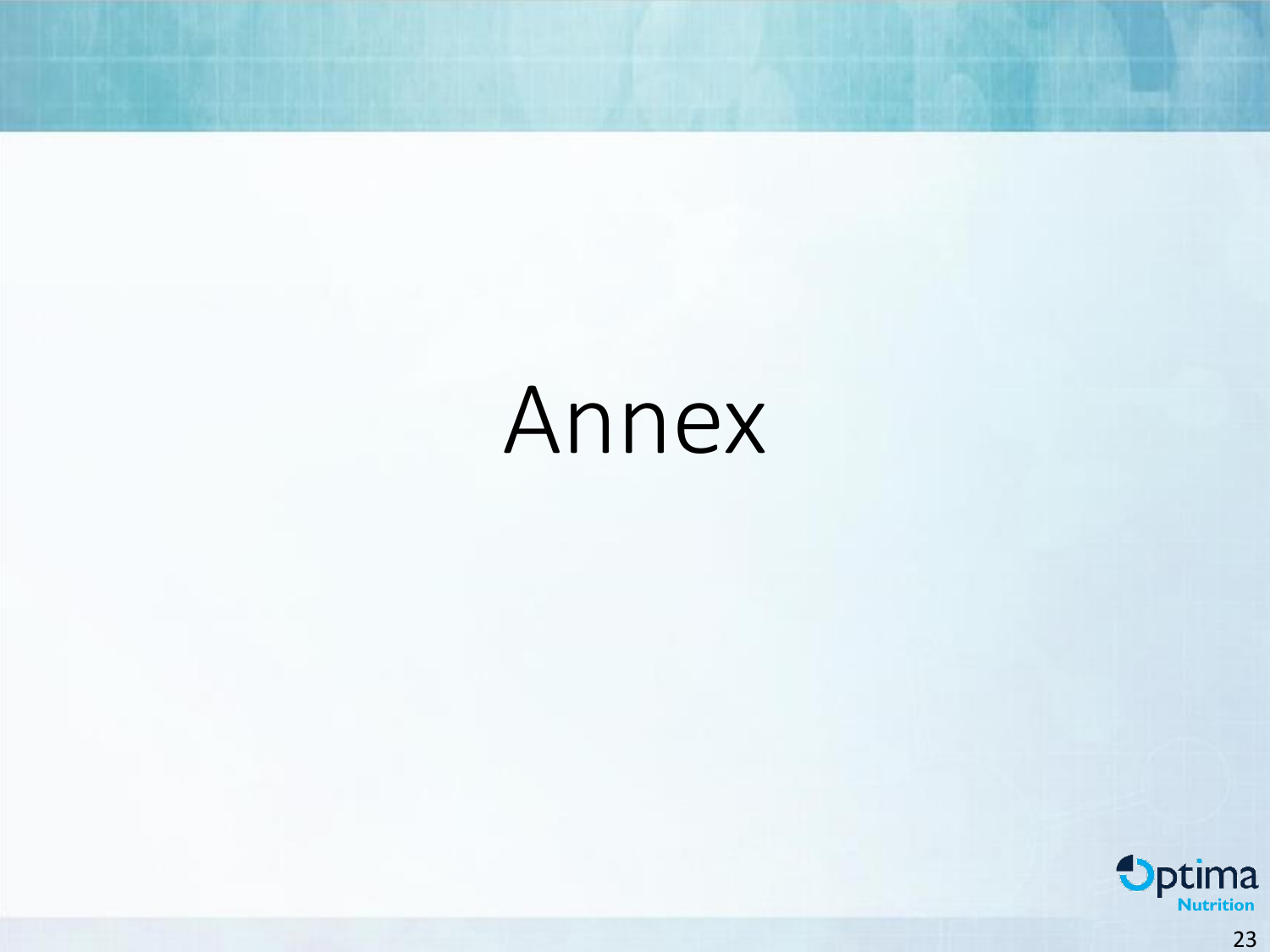#### Interventions: target populations and effects (1)

| <b>Intervention</b>                                          | <b>Target population Effects</b>                                        |                                                                                  | Source / Effect sizes                                                                                                                                                    |
|--------------------------------------------------------------|-------------------------------------------------------------------------|----------------------------------------------------------------------------------|--------------------------------------------------------------------------------------------------------------------------------------------------------------------------|
| <b>Balanced energy</b><br>protein<br>supplementation         | Pregnant women<br>below the poverty<br>line                             | Reduces risk of SGA birth<br>outcomes                                            | RRR = 0.79 [Ota et al. 2015, The Cochrane Library]                                                                                                                       |
| <b>Cash transfers</b><br>(nutrition-sensitive)               | Children below the<br>poverty line                                      | Reduces the incidence of<br><b>SAM</b><br>Reduces the incidence of<br><b>MAM</b> | RRR = 0.32 for SAM incidence<br>RRR = 0.40 for MAM incidence [Langendorf et al. 2014, PLoS Med,<br>super cereal plus + cash compared to super cereal plus.]              |
| <b>Delayed cord</b><br>clamping                              | Pregnant women (at<br>birth, but impact is<br>for children <1<br>month) | Reduces anaemia                                                                  | RRR = 0.53 [Hutton and Hassan, 2007 Jama]                                                                                                                                |
| <b>IFA supplementation</b><br>for pregnant women             | Pregnant women.<br>Not given to women<br>receiving MMS                  | birth outcomes                                                                   | Reduces anaemia; Reduces SGA Anaemia RRR = 0.33 [Pena-Rosas et al, Cochrane Database Reviews 2015]; SGA<br>RRR = 0.85 [Pena-Rosas et al, Cochrane Database Reviews 2015] |
| Home/community promotion for children 0-23<br>months:        |                                                                         |                                                                                  |                                                                                                                                                                          |
| <b>Infant and young</b><br>child feeding (IYCF)<br>education | For children $<$ 1<br>months                                            | Increases exclusive<br>breastfeeding                                             | OR = 2.17 for exclusive breastfeeding [Sinha et al. 2017 J Nutr for<br>interventions delivered in home or community settings in low- and<br>middle-income countries]     |
|                                                              | For children $<$ 6<br>months                                            | Increases exclusive<br>breastfeeding                                             | OR = 2.48 for exclusive breastfeeding [Sinha et al. 2017 J Nutr for<br>interventions delivered in home or community settings in low- and<br>middle-income countries]     |
|                                                              | For children 6-23<br>months                                             | Increases age-appropriate<br>(partial) breastfeeding                             | OR = 1.82 for age-appropriate breastfeeding; [Sinha et al. 2017 J Nutr]                                                                                                  |
|                                                              | For children 6-23<br>months                                             | Promotion of appropriate<br>complementary feeding<br>reduces odds of stunting    | OR = 0.77 for stunting; [Panjwani et al. 2017 J Nutr food secure<br>population with nutrition education or counselling compared to<br>receiving no intervention]         |
| <b>Intermittent</b><br>presumptive                           | Pregnant women in<br>areas where there is                               | Reduces anaemia; Reduces                                                         | Anaemia RRR = 0.83 [Radeva-Petrova et al. 2014, The Cochrane Library]; S6A                                                                                               |